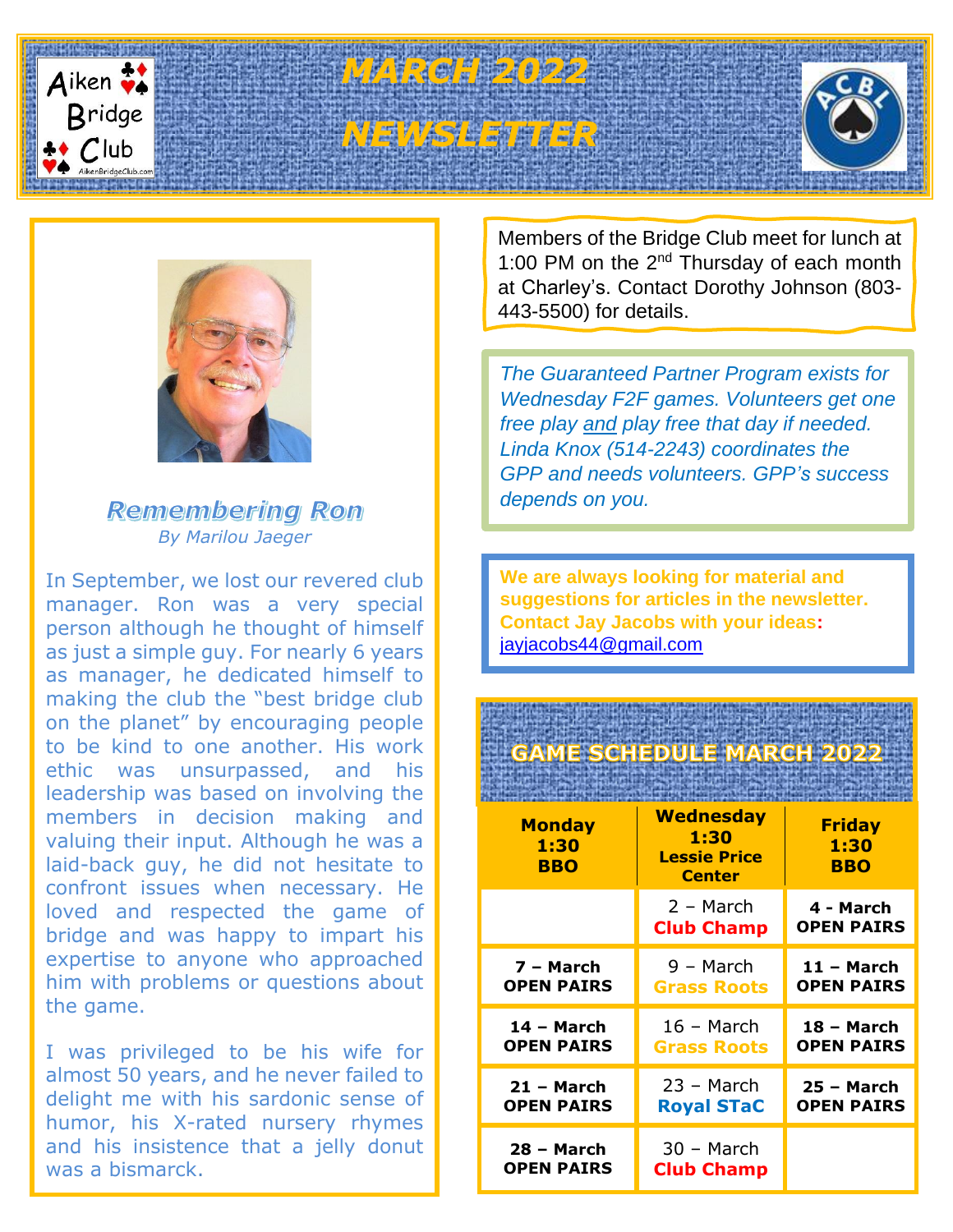### FUTURE OPPORTUNITES FOR PIGMENTED MASTER POINTS

**New Experimental Bridge Event – Royal STaC March 21-27**

*Play in the District 7 Royal Stack – a special event just for face-to-face clubs!*

*Royal STaC Awards* **25% gold - 25% red** - **25% silver** - **25% black**

# **BBO Virtual Stardust Games April 25 - May 1, 2022**

*2x regular club master points, 25% gold, 75% black*

#### **DRURY**

Drury is a conventional 2C response by a passed hand after partner's opener in a major, asking opener to clarify their strength. Drury is particularly useful opposite a partner who tends to open light or makes a light 3rd position opener. Originally the convention required partner to bid 2D with a sub-minimum opener and rebid their suit (or bid another suit) to show a standard opener or more. Under Reverse Drury (which is very common), opener rebids their suit to show a sub-minimum and bids another suit to show a standard opener. Some people play that (1) any action by opener above their suit is a slam try and (2) all game tries go through 2D. Some people play that any bid by responder over 2D shows shortage in that suit and guarantees 4 trump. A jump raise by responder indicates 5 card trump support (or 4 card trump support with a singleton) and shows 6-9 points. Some partnerships play Drury in competition, but most do not. Some partnerships play 2-way Drury – over partner's major,  $2C = 3$  card support and  $2D = 4$  card support (or the reverse). Generally, responder does not use Drury without 3+ trump support. Lacking such support, responder must find another bid. Playing Drury eliminates a natural 2C (and, in some cases, 2D) response to opener's major. Since there are many variations, it is important that partnerships determine which one(s) they are playing to avoid mix-ups.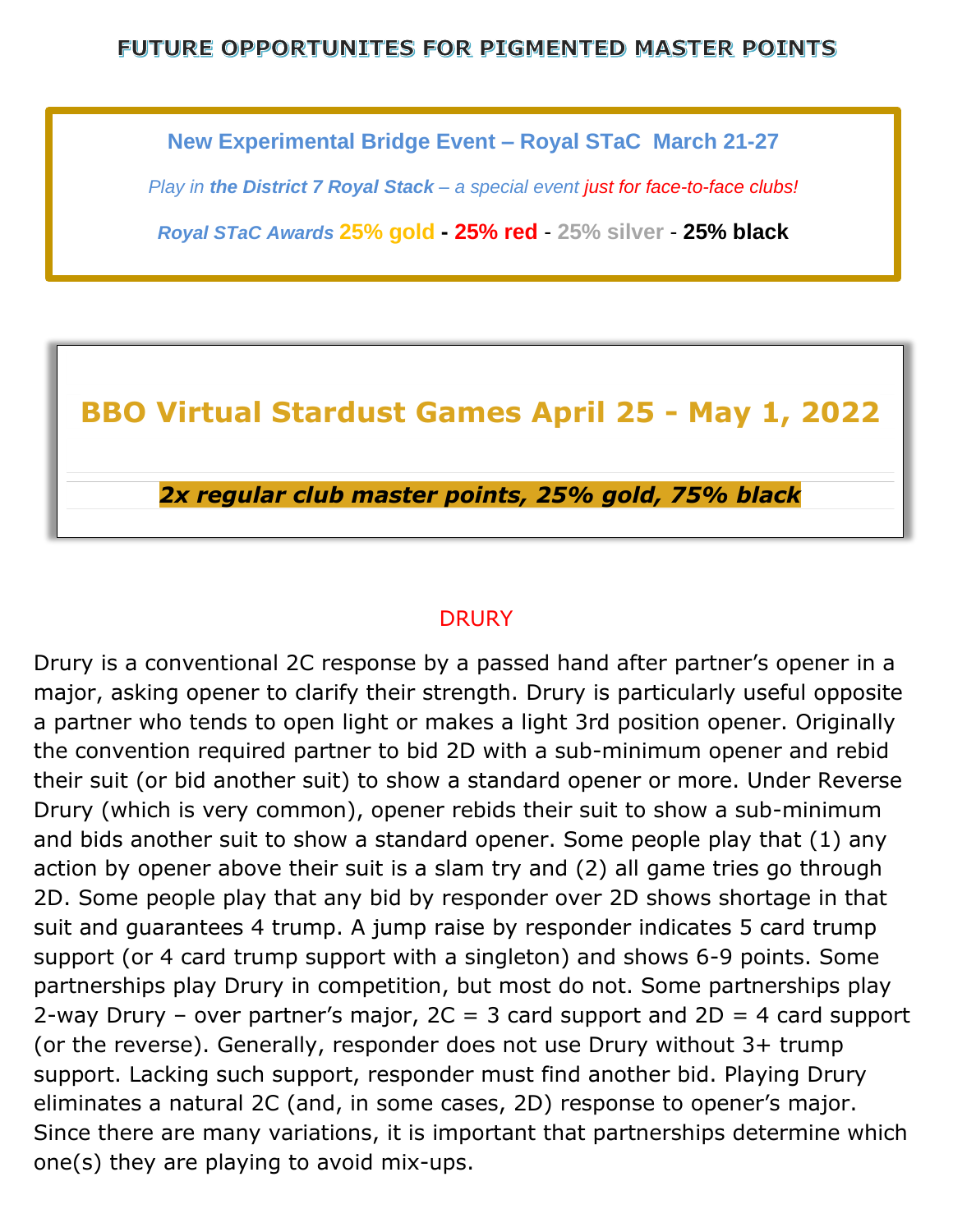#### **INTERESTING QUOTES**

If I were two-faced, would I be showing you this one? — Abraham Lincoln

Everybody laughed when I said I wanted to be a comedian. Well they're not laughing now. — Bob Monkhouse, comedian

I have had a perfectly wonderful evening, but this wasn't it.  $-$  Often attributed to Groucho Marx, but in use before he made the remark

Clothes make the man. Naked people have little or no influence on society. — Mark Twain

Outside of a dog, a book is a man's best friend. Inside of a dog, it's too dark to read.  $-$ Attributed to Groucho Marx

He's a writer for the ages  $-$  the ages of four to eight.  $-$  Dorothy Parker

Gentlemen. You can't fight in here. This is the War Room! — President Merkin Muffley (Peter Sellers) in "Dr. Strangelove or: How I Learned to Stop Worrying and Love the Bomb"

People say nothing is impossible, but I do nothing every day. — Often misattributed to Winnie the Pooh, despite being in circulation in various forms since at least 1906

I backed a horse today, twenty-to-one. It came in at twenty past four. — Tommy Cooper, comedian

I never forget a face, but in your case I'll be glad to make an exception. – Groucho Marx

I also remember something that Thomas Jefferson once said. He said, "We should never judge a president by his age, only by his works." And ever since he told me that, I've stopped worrying. — Ronald Reagan

The day after New Hampshire, I went home and slept like a baby. Every two hours I woke up and cried. — Bob Dole

People say I'm indecisive, but I don't know about that. — George H.W. Bush

When I was a kid my parents moved a lot, but I always found them. — Rodney Dangerfield

I haven't slept for ten days, because that would be too long. — Mitch Hedberg

Behind every great man... is a woman rolling her eyes. — Bruce Nolan (Jim Carey) in "Bruce Almighty"

If I had to name my greatest strength, I guess it would be my humility. Greatest weakness, it's possible I may be too awesome. — Barack Obama

She thinks I'm too critical. That's another fault of hers. — Lucille Bluth (Jessica Walter) in "Arrested Development"

If I could just say a few words … I'd be a better public speaker. — Homer Simpson (Dan Castellaneta) in "The Simpsons"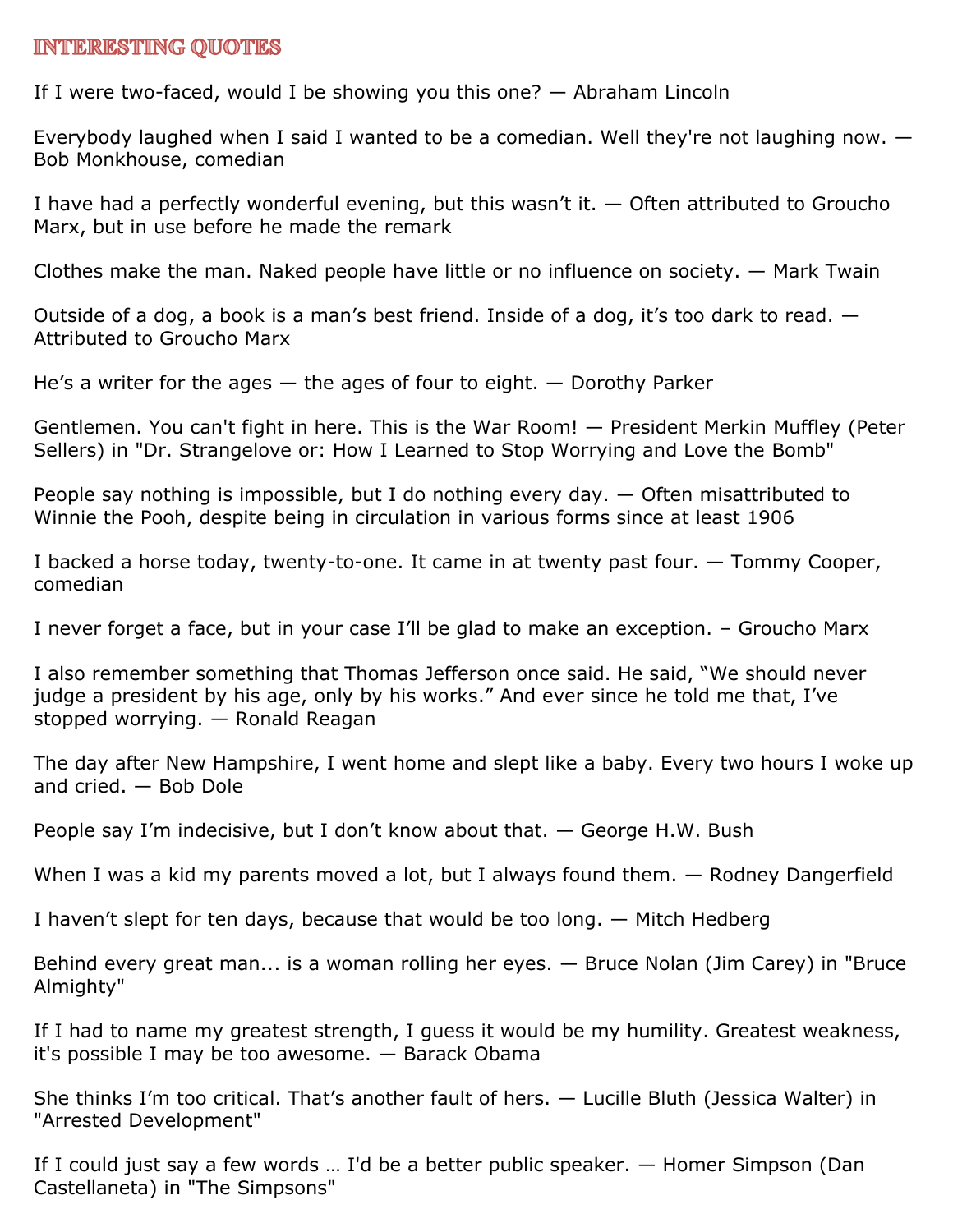#### **SECRET CODE**

A man wanted to get into a members only club so he hid and watched the guard at the door of the club house. The guard said a number to each member as they approached, and the member would respond with a number of their own. If the member responded with the correct number they were let in. If they responded incorrectly they were thrown out. One member came up to the door, the guard said twelve, and the member responded with six and was let in. Another member came to the door, the guard said six and the member responded with three and was let in. Believing he had heard enough, the reject went up to the guard. The guard said ten, and the reject said five, but was not let in. What should the reject have said? (ANSWER BELOW)

#### **WHO SANG THE ORIGINAL? (ANSWERS BELOW)**

| <b>SONG</b>                       | <b>ARTIST</b>                           |
|-----------------------------------|-----------------------------------------|
| <b>Blue Suede Shoes</b>           | <b>Elvis</b>                            |
| <b>The Twist</b>                  | <b>Chubby Checker</b>                   |
| When a Man Loves a Woman          | <b>Michael Bolton</b>                   |
| <b>Proud Mary</b>                 | <b>Tina Turner</b>                      |
| (You Saw Me) Crying in the Chapel | <b>Elvis</b>                            |
| Fever                             | Peggy Lee                               |
| Sloop John B.                     | <b>Beach Boys</b>                       |
| <b>City of New Orleans</b>        | <b>Arlo Guthrie</b>                     |
| Mr. Bojangles                     | Nitty Gritty Dirt Band, Sammy Davis Jr. |
| <b>Hound Dog</b>                  | <b>Elvis</b>                            |
| <b>Barbara Ann</b>                | <b>Beach Boys</b>                       |

#### WHAT DO THE FOLLOWING WORDS HAVE IN COMMON? (ANSWER BELOW)

| <b>Assess</b> | Potato | <b>Dresser</b> | <b>Uneven</b> |
|---------------|--------|----------------|---------------|
| <b>Banana</b> | Revive | Grammar        | Voodoo        |

# **NEW MINOR FORCING**

New Minor Forcing (NMF) allows responder to create a forcing auction. Some people play it is forcing for one round, while others play it is game forcing. Make sure you and partner are on the same wavelength.

Assume partner opens one of a minor, responder bids one of a major, and opener rebids 1NT. There are several different ways responder can force: (1) 2C is automatically forcing; (2) 2C is Checkback Stayman, asking partner if they have 3 card support for responder's major (responder likely has a 5 card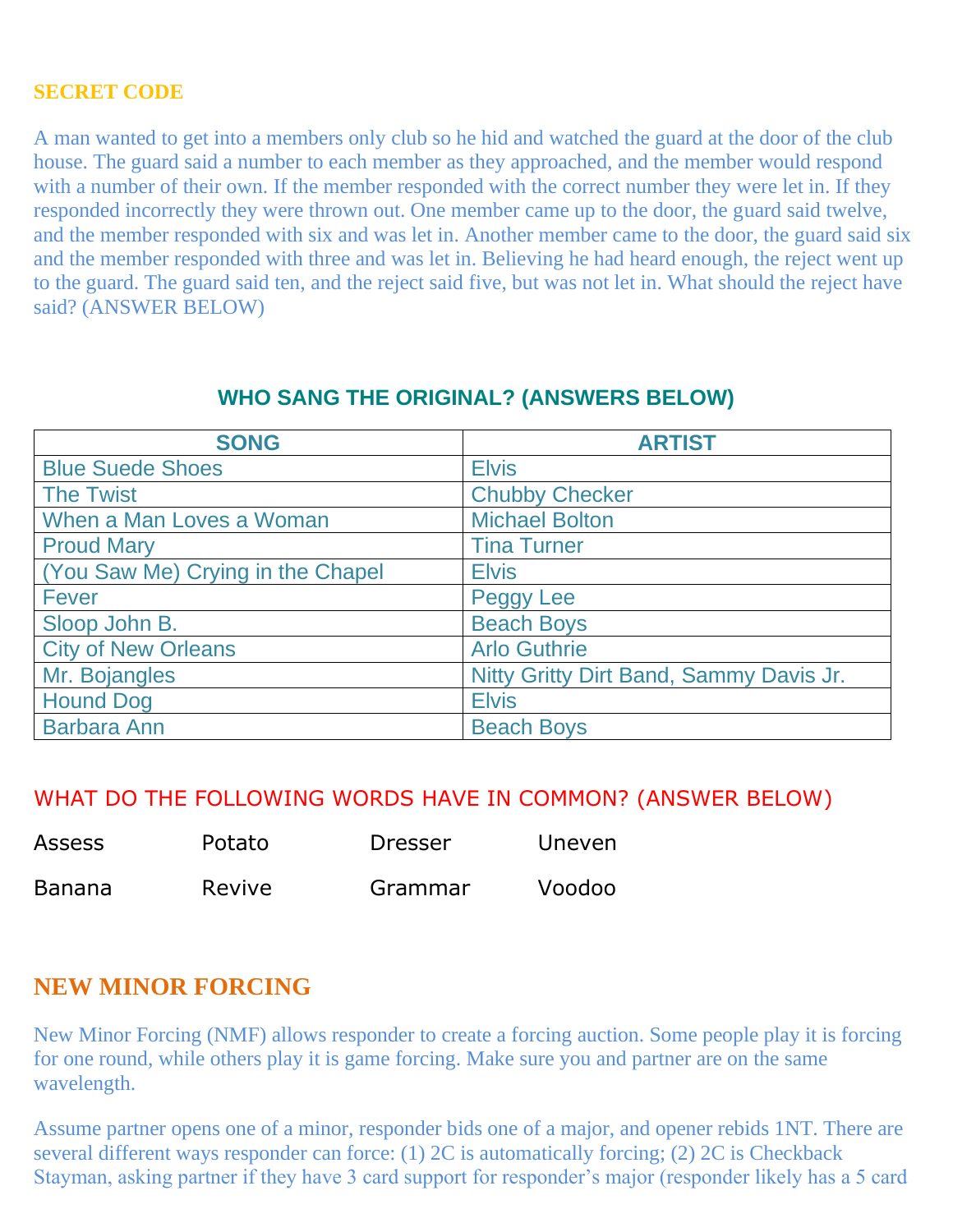suit or a 4 card suit with a singleton or void elsewhere) or 4 cards in the other major; or (3), most popular, the unbid minor is forcing. Note that in the first two choices, 2C is artificial (although responder may actually have clubs) and can be made even if opener originally bid 1C. Many people also play NMF if opener bids 1H, responder bids 1S, and opener rebids 1NT, using any of the 3 choices.

Suppose the bidding goes: 1C-1H-1NT-2D, and we are playing alternative (3) – then opener's rebids are as follows:

 $2H =$  minimum with  $3H$ 

 $2S =$  minimum with  $\lt 3H$ , and natural IF the 1NT rebid could have concealed a 4 card spade suit (although most people would bid 1S vs. 1NT with 4 spades)

 $2NT = maximum, < 3H$ 

 $3C =$  natural,  $5 +$  card suit

 $3D =$  natural, with clubs and diamonds  $AND < 3H$ 

 $3H =$  maximum with  $3H$ 

Suppose, instead, the bidding goes: 1D-1S-1NT-2C, and we are playing alternative (3) – then opener's rebids are as follows:

 $2D$  = natural, 5 card suit

 $2H =$  natural, 4 card suit

- $2S =$  minimum with  $3S -$  does not deny 4H
- $2NT = < 3S$ , no other viable bid
- $3C =$  maximum with diamonds and clubs,  $\langle 3S \rangle$
- $3D =$  natural, maximum

 $3S =$  maximum with  $3S$ 

Note that in all these sequences, opener is limited to 3 card support, since opener would directly raise with 4 card support.

Many people also play 4th suit forcing. A bid of the 4th suit asks opener to further define their hand. It does not guarantee values or length in that suit (nor does it preclude

them). Many play 4th suit forcing as a game force, but many others play it as forcing for one round. Make sure you and partner agree which you are playing.

A new suit by an unpassed hand is forcing. If the 4th suit is bid by a passed hand, it is forcing for one round, but not forcing to game.